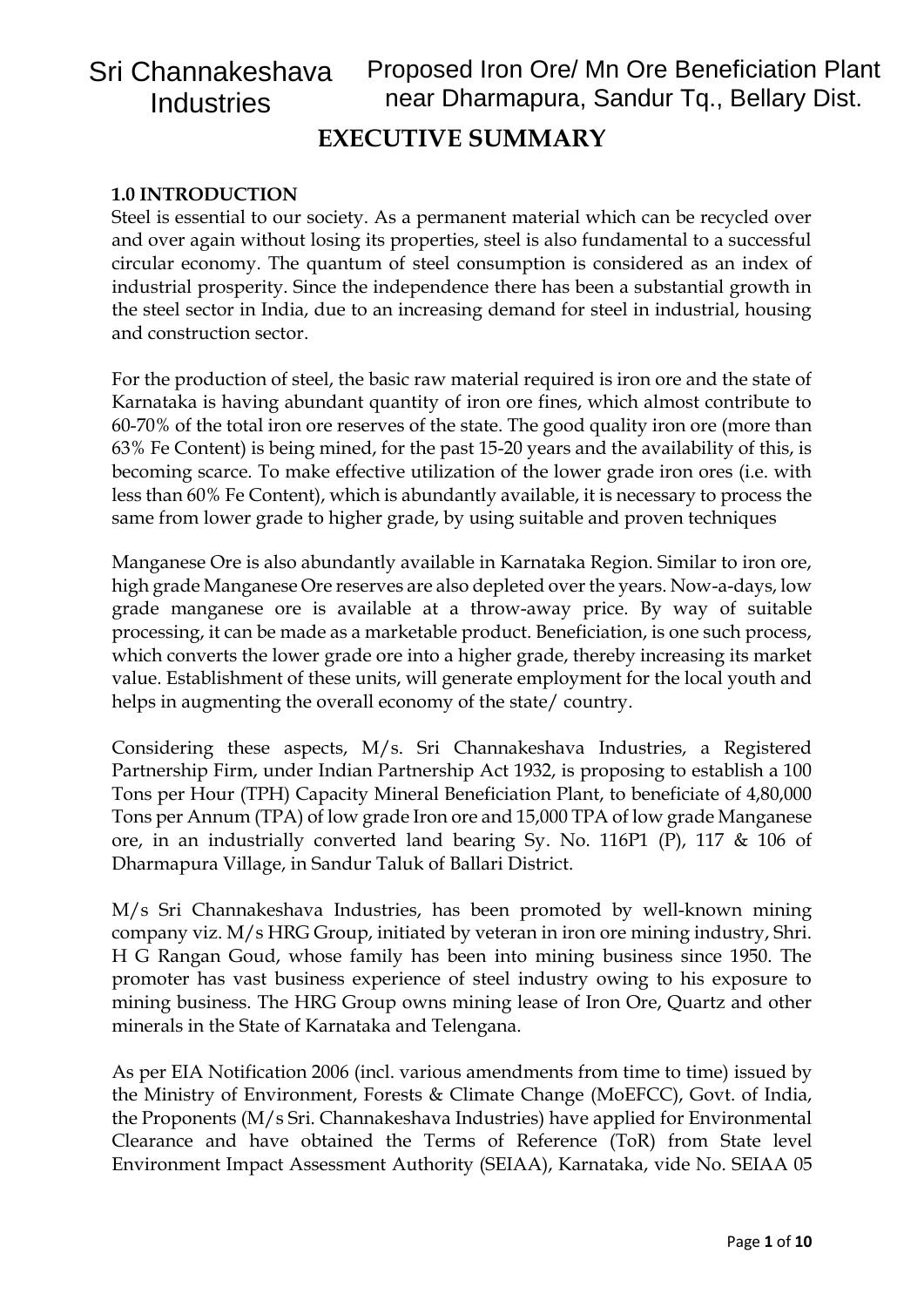IND 2021, dated 01st July 2021 and have prepared Draft Environmental Impact Assessment (EIA) report for the proposed Project.

Present summary is of the EIA report as per TOR and has been prepared as per generic structure given in Appendix III of EIA notification 2006 by MOEF & CC. The summary of the report is presented below:

# **2.0 PROJECT SITE DETAILS**

- ❖ M/s Sri Channakeshava Industries, has identified an extent of 10.90 Acres of Patta Land, for the proposed Iron Ore/ Manganese Ore Beneficiation Plant Project.
- $\cdot \cdot$  The proposed project site is located in Dharmapura village, and is about 4-5 km towards SE side of Sandur Town, in Bellary District, Karnataka
- ❖ The site is approachable from Bellary-Kudligi Bypass Road, at a distance of about 0.30 km.
- ❖ Nearest habitation from the proposed project site is Dharmapura, at a distance of 1.50 km from the project site.
- ❖ The nearest urban area to the project site is Sandur Town, at about 4-5 km, which has all necessary social infrastructural facilities like railway station, bus station, hospitals, educational institutions, banks, post office, police station, fire station, hotels and, restaurants, etc. The nearest railway facility is at Bannihatti, about 12 km and the nearest airport is at Vidyanagar (Toranagallu), which is about 25 km to the proposed project site
- ❖ Presently, the land is a barren land, with jungle trees and bushes. It will be transformed into industrial land. The proposed land is having some operating industrial units, iron ore mines etc., within close proximity.

# **3.0 DETAILS ABOUT THE PROJECT**

## **3.1 Cost of the Project:**

The total cost of the proposed Iron Ore/ Manganese Ore Beneficiation Plant project is estimated as Rs. 14.25 Crores, of which approx. 1.50 crores is towards the pollution control.

## **3.2 Raw Materials Requirement**

The following will be the raw material requirement in the proposed plant

| Raw materials      | Quantity     | Source            |
|--------------------|--------------|-------------------|
| Low Grade Iron Ore | 4,80,000 TPA | Through E-Auction |
| Low Grade Mn Ore   | 15,000 TPA   | Through E-Auction |

| Input                         |                           | Output           |          |
|-------------------------------|---------------------------|------------------|----------|
| Material                      | Quantity, t/yr   Material | Quantity, t/yr   |          |
| <b>Iron Ore Beneficiation</b> |                           |                  |          |
| Low grade iron ore            | 4,00,000                  | Beneficiated Ore | 3,36,000 |
|                               |                           | Tailings         | 1,44,000 |
| Total                         | 600,000                   | <b>Total</b>     | 4,80,000 |

The material balance is furnished below: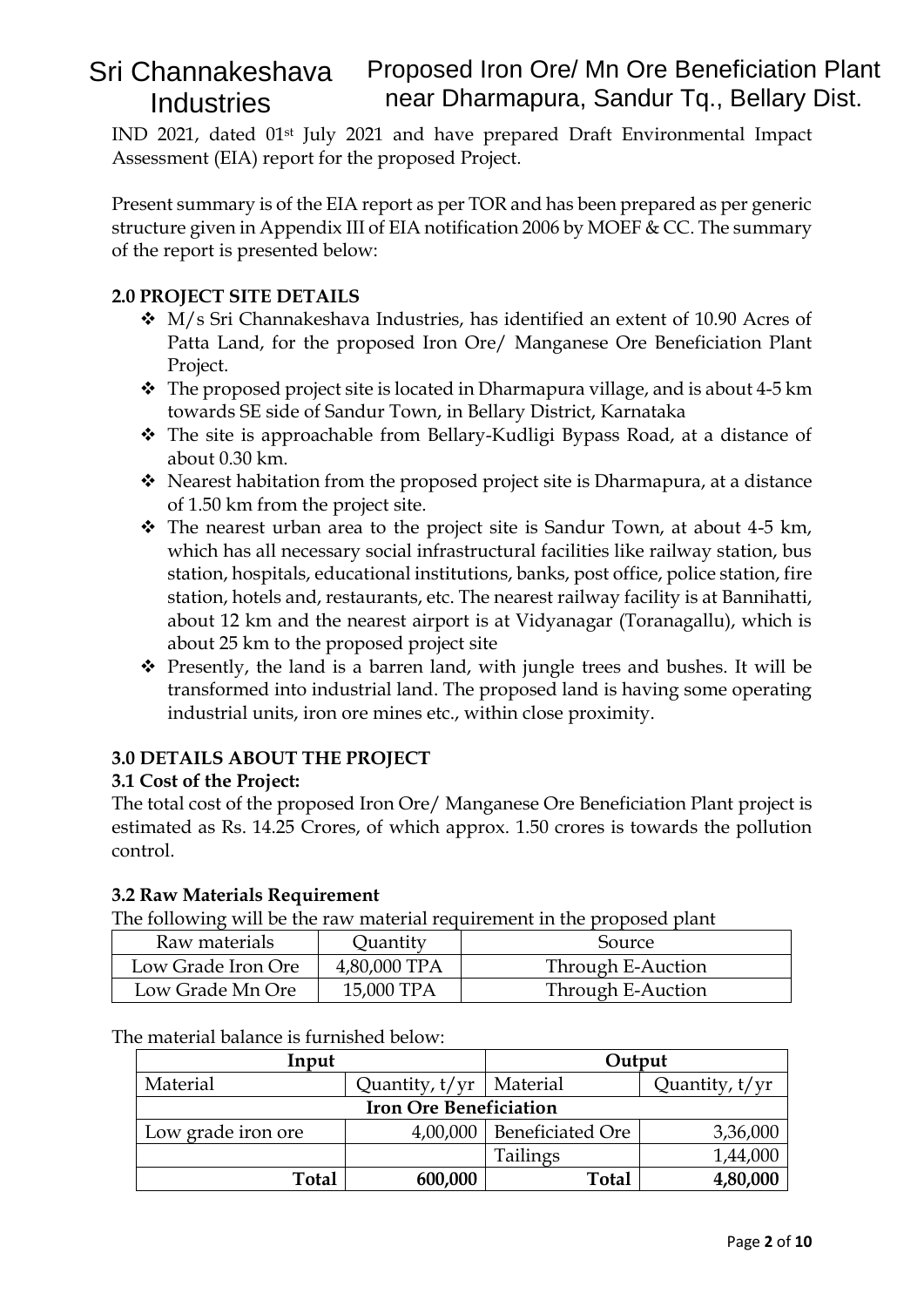| <b>Manganese Ore Beneficiation</b> |        |                           |        |
|------------------------------------|--------|---------------------------|--------|
| Low Grade Mn Ore                   |        | 15,000   Beneficiated Ore | 10,500 |
|                                    |        | <b>Tailings</b>           | 4,500  |
| Total                              | 15,000 | Total                     | 15,000 |

# **3.3 Description of Mineral Beneficiation Process:**

The main plant facilities proposed to be established in the project include raw material receipt and storage, weigh-bridge, crushing of the ore in the crusher(s) followed by screening, washing of iron ore fines in a wet scrubber & wet screening, followed by grinding in a ball mill, hydro-cyclones, Spiral Classifiers, thickeners, filter press and storage of concentrate/ tailings. To utilize the tailings, it is proposed to convert them into bricks or will be sold to cement plants, in the region.

**Raw Material Handling:** The low-grade iron ore/ manganese ore/ BHQ etc, will be procured through E- Auction and will be brought to the plant site, by road, in tipper trucks. The trucks will be weighed on a weighbridge, located within the premise. It is proposed to provide 10 days stock of low grade ore fines and 20 days stock of produced concentrate. The low grade iron ore will be reclaimed by a pay loader and will be dumped into a ground hopper. From there, a covered conveyor carries the low grade ore into the primary crusher, for crushing to the required size.

**Ore Crushing & Screening:** The low grade ore will be fed into the Primary Crusher followed by Secondary Crusher, wherein the ore will be crushed to the size below 10mm. After crushing, the crushed ore will be sent to segregating screen, where +10mm ore will be separated and sent back to the secondary crusher. The smaller size (-10mm) will be sent to an intermediate bunker, for further processing.

**Vertical Wet Scrubber:** The Vertical Wet Scrubber, offers several tangible benefits including primary attrition to liberate bonded clay and fines. There is a Wet Screen, which has spray jets to improve overall screening efficiency. The unit works as a Rinser, removing the liberated fines from -10 to +5mm efficiency. This stage gives us our first product on to the stockpile, with an average Fe Content of 60%+. If incase the grade is lower than 60% Fe, provision for jigging of the material grade improvement is proposed. The jig tails are crushed to -5 mm and fed to ball mill for grinding.

**Ball Mill:** The -5mm size material will be fed to a ball mill, wherein the ore gets ground to approximately 200 microns size with maximum 1 mm size. The ground material will be sent to the series of Hydro-Cyclones, comprising 5" Hydro-Cyclone and 10" Hydro-Cyclone.

**Hydro-Cyclones:** The ground (grinded) material will be subjected to gravity concentration at moderately low % solids, called de-sliming using hydro-cyclones, producing a high grade concentrate. In this process, the material passes through a 10" primary hydrocyclone and the concentrate collected at the bottom will be sent to the next process. The lighter material collected at the top, called intermediate tailings or 10" cyclone overflow will be sent to a 5" secondary hydrocyclone, where further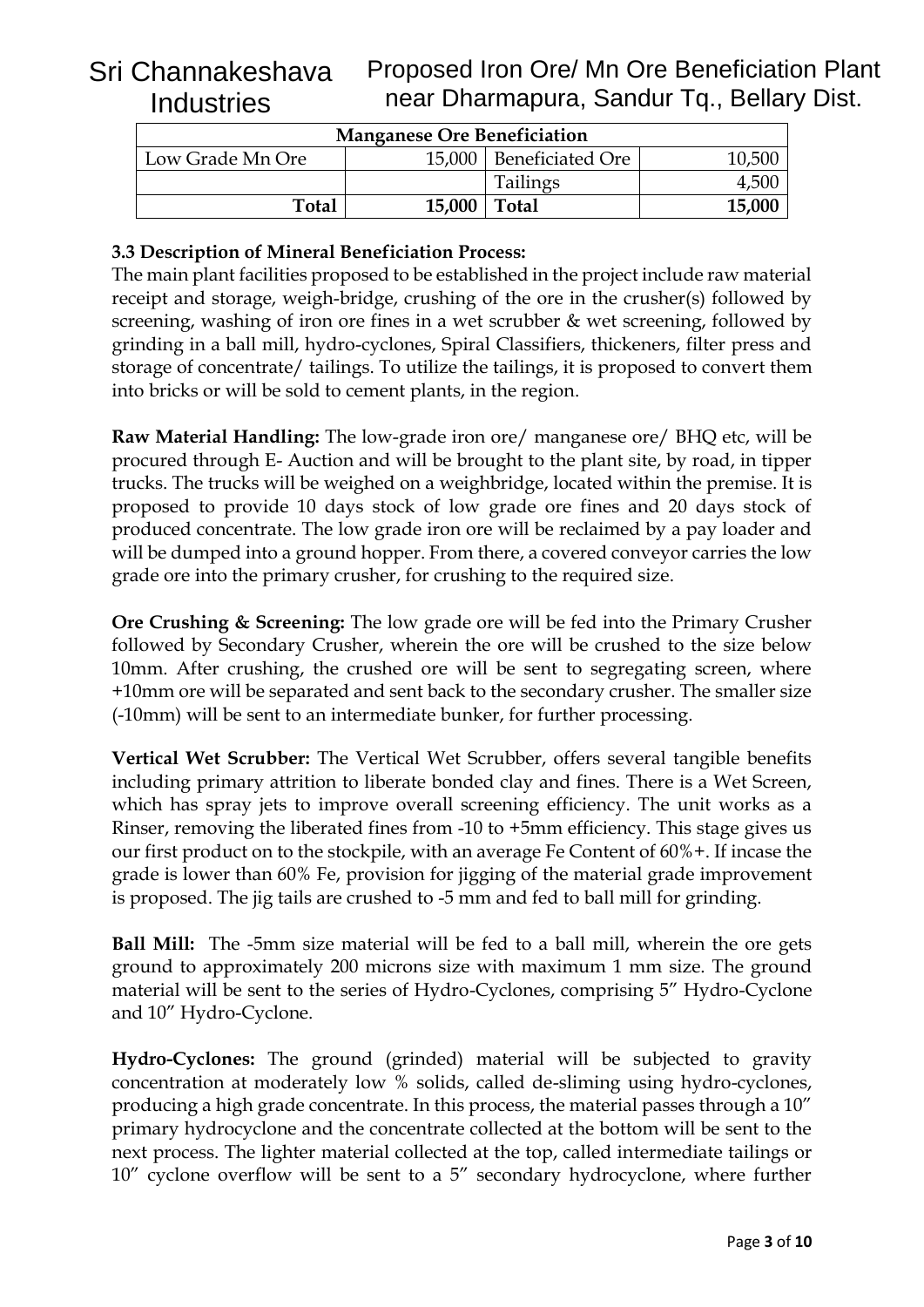recovery of the concentrate is possible from its underflow. The tailings collected at the top of the 5" hydrocyclone, called final tailings, will be sent to a thickener, for water recovery. The ground (grinded) material will be subjected to gravity concentration at moderately low % solids, called de-sliming using hydro-cyclones, producing a high grade concentrate. In this process, the material passes through a 10" primary hydrocyclone and the concentrate collected at the bottom will be sent to the next process. The lighter material collected at the top, called intermediate tailings or 10" cyclone overflow will be sent to a5" secondary hydrocyclone, where further recovery of the concentrate is possible from its underflow. The tailings collected atthe top of the 5" hydrocyclone, called final tailings, will be sent to a thickener, for water recovery.

**Spiral concentrators:** After de-sliming in the hydro-cyclones, the upper materials will be sent to a battery of spiral concentrtors for further recovery of any concentrate. The heavier material, i.e. concentrate recovered after spiral concentrators will be sent to a concentrate thickener.

**Thickening and Filtration Units:** The concentrate will be pumped into a concentrate thickener where the solid content will be increased to 65%. The thickened slurry will be pumped into a slurry storage tank and from the tank to distributors ranging above the filtrate. Excess slurry from distributors will flow back to thickener. The slurry is dewatered to a moisture content of 9-9.5%. Each filter is equipped with the vacuum pump for producing a necessary vacuum. The pump sucks moisture of air and filter water from the filters via a double stage vacuum receiver system where air and filter water are separated. The filter cake from disc filters is blown out by compressed air. The tailing from the de-sliming screen, hydro-cyclone and bins is taken into tailing thickener where the solid contents are increased to 50%.

**Disposal of Tailings:** From the quality of the iron ore available in the region and based on the recovery pattern of similar plants working in the area, it is expected to recover 70-75% of the feed material, as a concentrate. The balance I.e. 25-30%, will be disposed of, in the form of tailings with a plan for their filtration. It is proposed to utilize these tailings for brick manufacture, at a later stage of the project. Also, it is proposed to sell these tailings, to nearby cement plants, in the region. However, a space provision has been made in the Plant Layout, to store the tailings in the designated tailing ponds, within the plant area only. In dewatering, the water recovery is  $\sim$  90%. Similar results are expected while treating sub grade manganese ores of the region.

## **3.4 Water requirement**

500 KLD water will be required for the proposed plant and is proposed to draw from the Bore wells proposed within the identified project site. The water will be drawn and stored in a Tank and Pumped to the relevant units. In the unlikely event of a power failure an overhead tank of sufficient height & capacity has been proposed to ensure non– stop water supply to the system. The water from the thickener, de-sliming screen, cooling towers etc., will be collected in the settling tank and the overflow flows into the next tank, from where it will be pumped back, for recycling. Also, there will be a requirement of 4.5-5.0 KLD of water to meet the drinking & sanitation needs of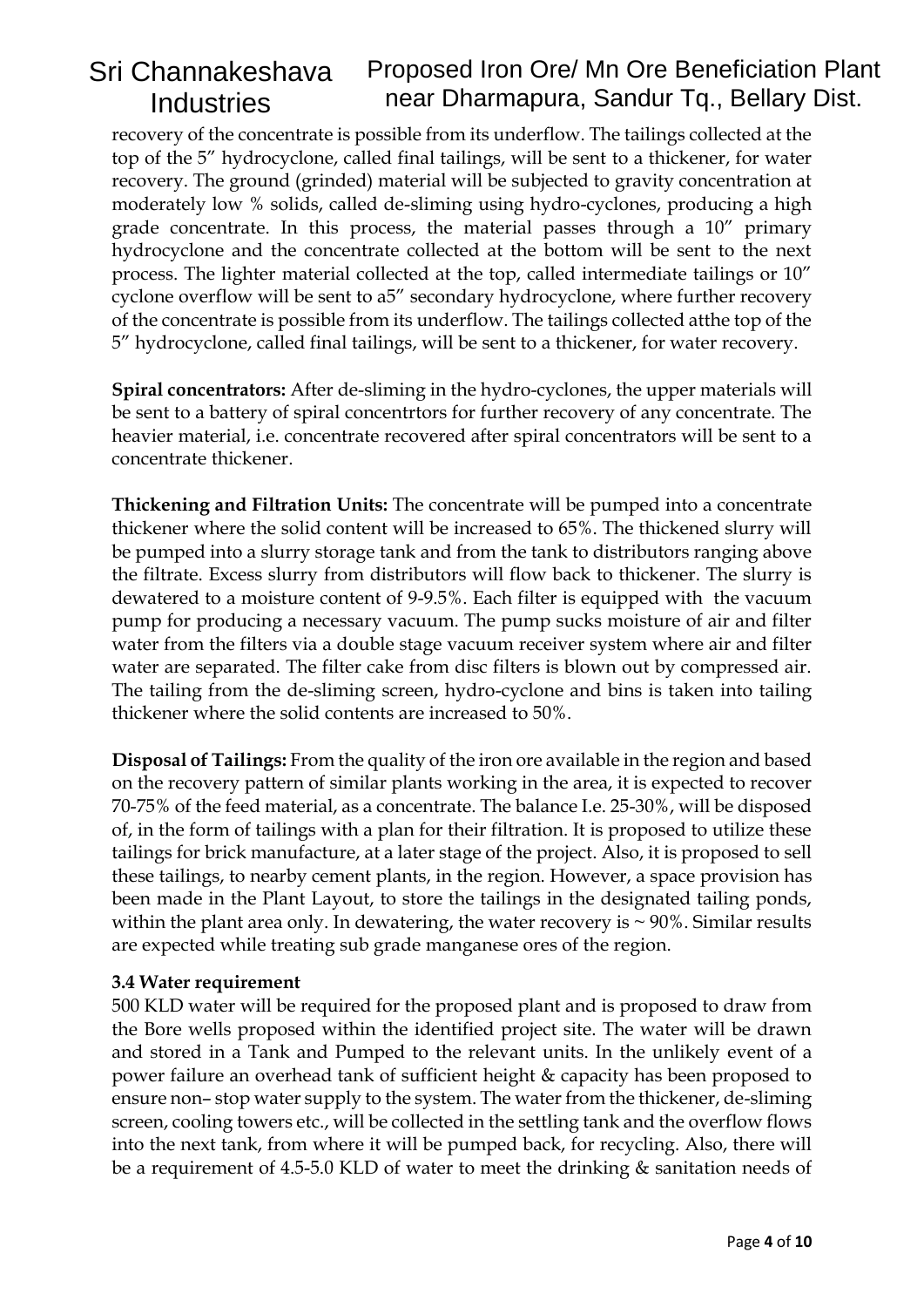employees and for gardening. The wastewater from the toilets will be diverted into a septic tank, followed by soak pit. Good hygienic conditions will be maintained. Considering the availability of ground water, the topography of the project site, amount of annual rainfall, etc. it is proposed to undertake rain water harvesting and recharge ground water by way of building check dams, percolation pits, etc. to ensure a perennial source of water.

# **3.5 Power**

The estimated power load for the plant is found to be around 700 Kw. Capacitors will be installed to improve the Power factor to 0.9 as per statutory requirements. To ensure continuous & uninterrupted power supply to the beneficiation plant, a provision has been made for the installation of the electricity power line from the nearest substation of Gulbarga Electricity Supply Company Limited (GESCOM), and also provision has been made for 2 D.G Sets of 250 kVA capacity, to meet the emergency power requirements

## **3.6 Manpower**

The total manpower requirement during plant operation will be 46 personnel including personnel at all levels. Local people will be employed to the maximum extent possible for skilled and unskilled categories.

#### **3.8 Land requirement**

The project proponents have already identified a land of 10.90 Acres in Dharmapura village in Sandur Taluk of Bellary District. The land has already been converted as Industrial Land. The land utilization plan is given in the Table below:

| #              | Description                | Area (Acres) | Percentage |
|----------------|----------------------------|--------------|------------|
| $\mathbf{1}$   | Water Storage Area         | 0.65         | 6.25%      |
| 2              | Raw Material Storage Area  | 1.25         | 12.02%     |
| 3              | <b>Actual Plant Area</b>   | 1.50         | 14.42%     |
| $\overline{4}$ | Tailings Storage Area      | 1.50         | 14.42%     |
| 5              | Concentrate Storage Area   | 1.00         | 9.62%      |
| 6              | <b>Auxiliary Buildings</b> | 0.50         | 4.81%      |
| 7              | Roads & Drains             | 0.50         | 4.81%      |
| 8              | Greenery Area              | 3.50         | 33.65%     |
|                | <b>TOTAL AREA</b>          | 10.40        | 100 %      |

## **4.0 Baseline data**

Baseline data has been collected during the period January 2021 to March 2021, on meteorology, ambient air quality, water quality, noise levels, soil analysis, flora & fauna and socio-economic details of the people within 10 km. radius of the proposed project site.

## **4.1 Meteorology**

Meteorological parameters measured are wind speed and direction, temperature and relative humidity, continuously at one hour interval, during the study period. The observations are: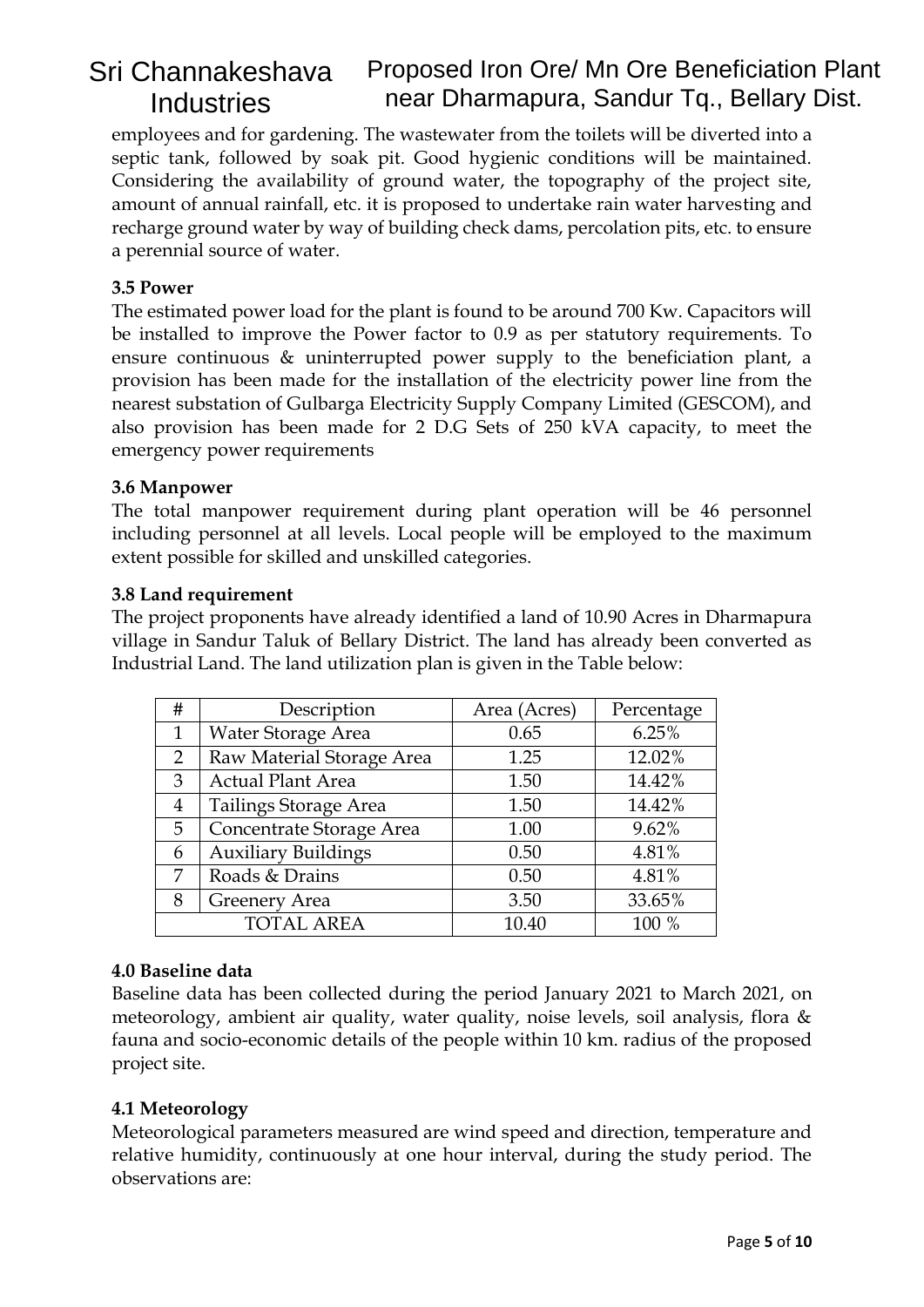- ➢ Predominant Wind Direction: From East (28.70%), followed by ESE (27.04%) and ENE (15.74%)
- $\triangleright$  Wind Speed : ranging from 0.6 to 6.7 m/sec
- $\triangleright$  Temperature : 15.50 36.8°C
- ➢ Relative Humidity : Mean was found to be 54.57 %

# **4.2 Ambient Air Quality**

Ambient air quality was monitored for PM 2.5, PM10,  $SO_2 \& NO_x$  at 9 stations for one season as per MOEF guidelines. The following are the concentrations of various parameters at all the monitoring stations:

| PM2.5           | 28.8 to 42.0 $\mu$ g/m <sup>3</sup> |
|-----------------|-------------------------------------|
| <b>PM10</b>     | 46.8 to 61.4 $\mu$ g/m <sup>3</sup> |
| SO <sub>2</sub> | 9.5 to 13.4 $\mu$ g/m <sup>3</sup>  |
| NOx             | 8.4 to 11.4 $\mu$ g/m <sup>3</sup>  |

# **4.3 Water Quality**

Eight (08) ground water samples and one (01) surface water sample were collected and analysed for various physico -chemical parameters. The water samples show that, in general are acceptable as per IS:10500.

## **4.4 Noise levels**

Noise levels were measured at 9 stations during day time & night time. The noise levels at the monitoring stations are ranging from 42.1 dB(A) to 68.9 dB(A), during day time and were  $34.8 \text{ dB}(A)$  to  $49.6 \text{ dB}(A)$  during night time.

## **4.5 Land use pattern**

The landuse pattern within 10 km. radius of the proposed site is given below:

| <b>S1.</b>                     | <b>Type of Land</b>           | Area in   | $\%$ age |
|--------------------------------|-------------------------------|-----------|----------|
| No.                            |                               | Ha.       |          |
| $\mathbf{1}$                   | Agricultural Land (all types) | 9,039.17  | 28.64 %  |
| 2                              | Built-up Area (Rural)         |           | 2.72 %   |
| 3                              | Built-up Area (Industrial)    |           | 0.07%    |
| Mining Areas<br>$\overline{4}$ |                               | 829.46    | 2.63 %   |
| 5                              | Waste Land - Dense Scrub      |           | 64.11 %  |
| Waste Land - Open Scrub<br>6   |                               | 412.94    | 1.31 %   |
| 7<br>Water Body                |                               | 165.23    | 0.52%    |
|                                | TOTAL                         | 31,566.57 | 100.00 % |

## **5.0 IMPACTS & MITIGATING MEASURES**

## **5.1 Air Environment**

The emissions from the proposed project is mainly particulate matter, in the form of dust. There will be some minor emissions of  $SO_2 \& NO_x$ , due to usage of diesel operated machineries for loading, transport vehicles etc. The predictions of Ground Level Concentrations have been carried out using meteorological data such as wind direction, wind speed, temperature etc. collected at the site, as input data to run the model.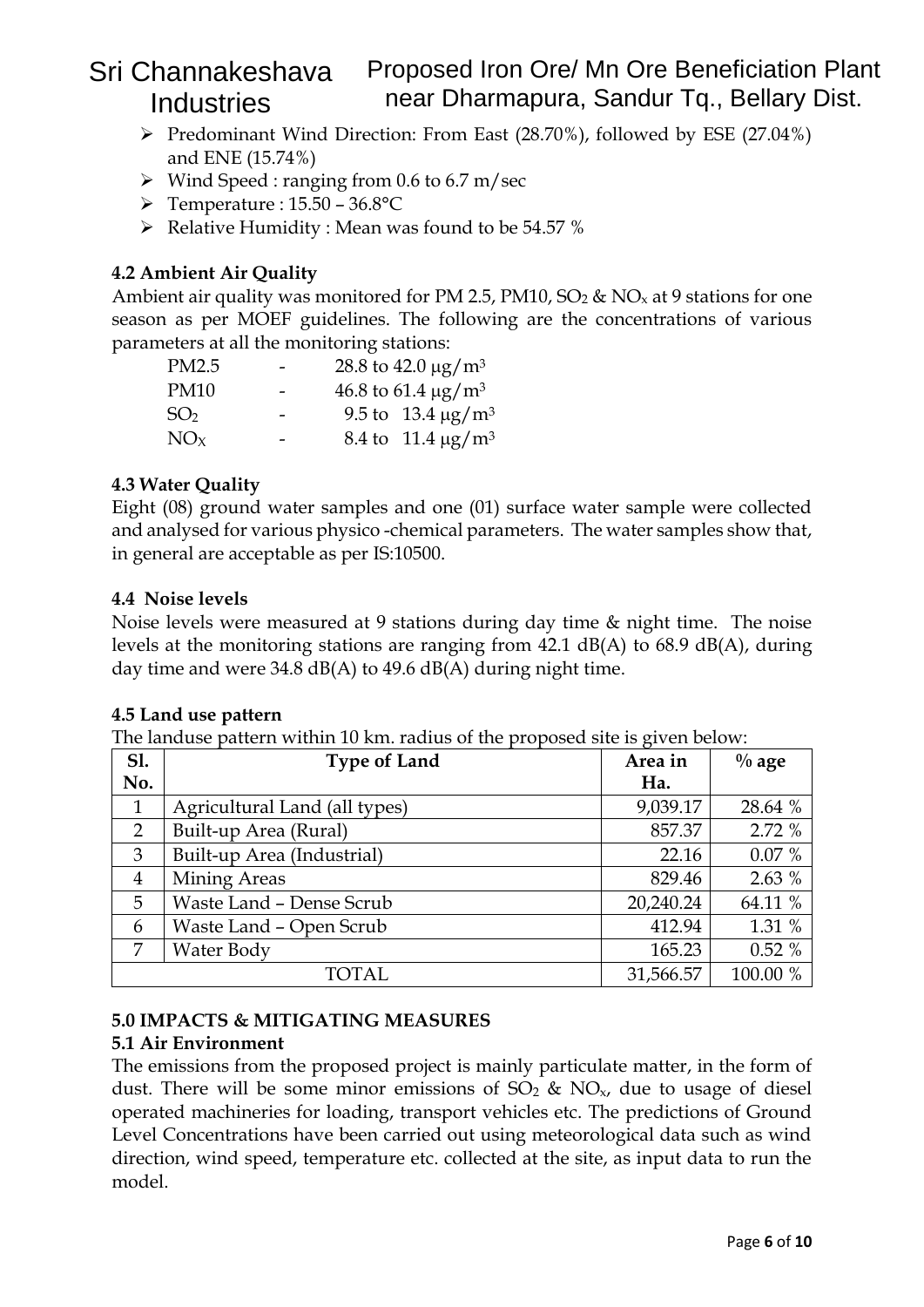It is observed from the computation results that the maximum predicted incremental rise in 24 hourly ground level concentrations of PM2.5 was about 10.5  $\mu$ g/m<sup>3</sup>, that of PM 10.0 was about 18.4  $\mu$ g/m<sup>3</sup> and SO<sub>2</sub> & NO<sub>x</sub> are 4.5  $\mu$ g/m<sup>3</sup> and 3.7  $\mu$ g/m<sup>3</sup> respectively in the down wind direction.

The predicted results show that the net resultant concentrations (Max. Baseline conc.  $+$  Max. incremental rise in conc.) of PM2.5, PM 10, SO<sub>2</sub> & NO<sub>x</sub> will be well within the National Ambient Air Quality Standards after commissioning of the proposed Plant. Hence there will not be any adverse impact on air environment due to the proposed Project.

The chosen beneficiation process, being a wet process, arrests the generation of dust. However, at the material transfer points for the raw ore, there may be some dust generation. The major sources of air pollution shall be provided with air pollution control systems (like dust extraction systems, dust suppression using water sprinkling, bag filters etc.) to limit air pollutant emissions within the permissible norms. The other source of air pollution, i.e. the emergency DG Sets, will be procured, which comply with CPCB norms.

## **5.2 Noise Environment**

The major sources of noise generation in the proposed Project will be Crushers, screens, Ball Mill, etc. The ambient noise levels will be within the standards prescribed by MOEFCC i.e. the noise levels will be less than 75 dBA Leq during day time and 70 dBA Leq during night time, at the plant boundary. The extensive greenbelt proposed to be developed in the Plant premises will further attenuate the noise levels. Hence there will not be any adverse impact due to noise on population in surrounding areas due to the proposed Project.

## **5.3 Water Environment**

The process effluents that get generated in the proposed plant, will have suitable treatment systems to reuse the water, to maximum extent. The domestic sewage that gets generated from the toilets, canteen etc. will be disposed into septic tank followed by soak pit. Hence there will not be any adverse impact in water quality in the study area due to the proposed project. Rain Water Harvesting pits will be constructed to recharge the groundwater.

## **5.4 Solid Waste Management**

The major solid waste that will be generated from the proposed plant will be the iron ore tailings, which will be utilized for brick/ tiles manufacturing or will be sold to cement manufacturers in the region.

## **5.5 Land environment**

There is no discharge of any effluent(s) generated from the plant, outside its premises. All the required air pollution control systems such as bag filters, dust suppression systems etc. will be provided in the proposed plant. Hence there will not be any adverse impact on land environment due to the proposed project. With the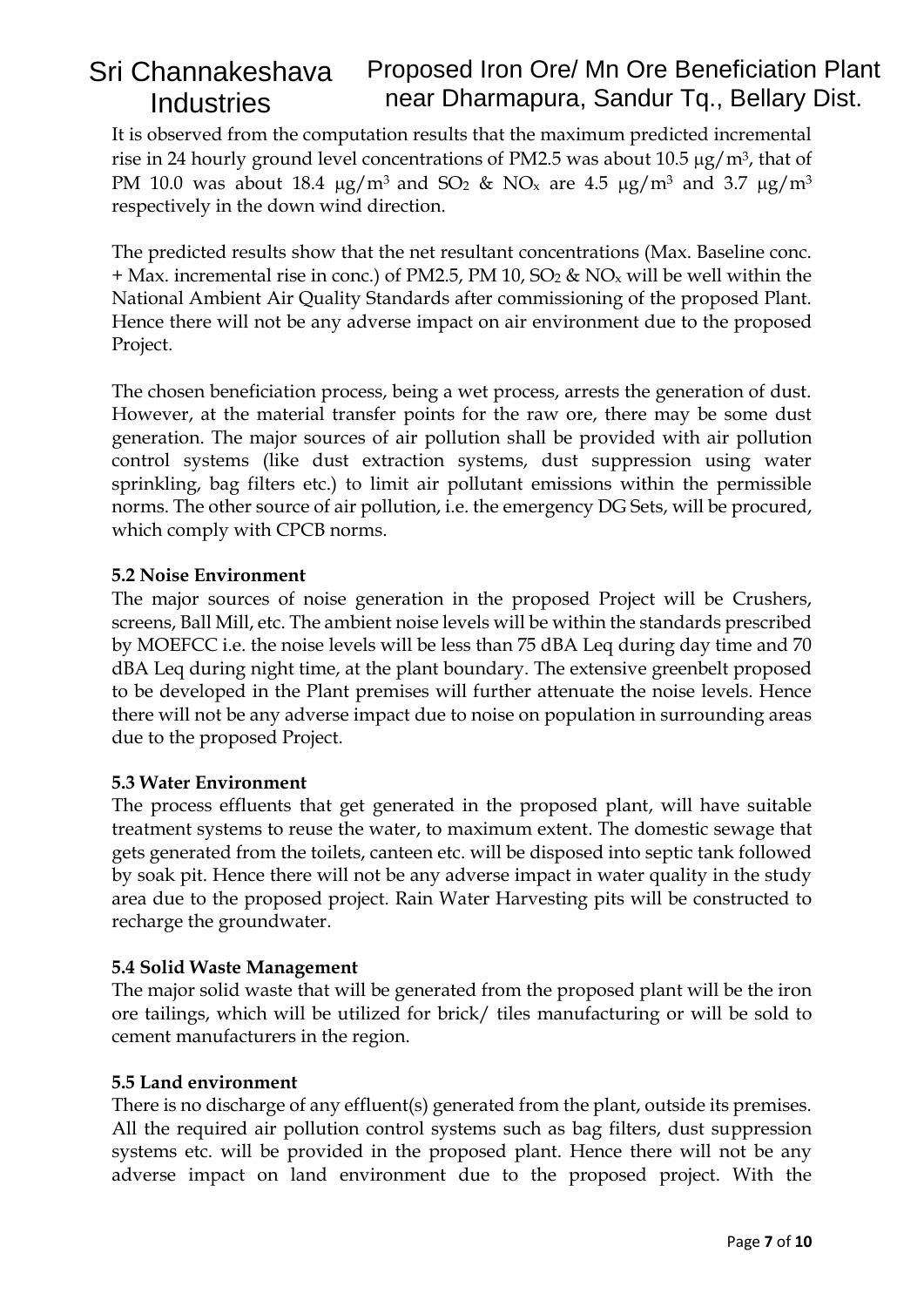establishment of this industry, the land rates in the area may increase, which contributes to the upliftment of economic status of people in the area.

## **5.6 Flora & Fauna**

There are no National Parks or any Ecologically Sensitive Areas within the study area. Also, there are no endangered species of any plant or animal species. As all the required Air pollution control systems such as dust extraction systems, bag filters, etc., are proposed to meet the KSPCB norms, there will not be any adverse impact on flora & fauna due to the proposed project.

#### **5.7 Socio-economic Environment**

With the establishment of the proposed plant, employment potential will increase along with medical facilities. The economic status of the people will improve with this project. Land prices in the area will increase, thereby causing the general upliftment in the area.

#### **6.0 ENVIRONMENTAL IMPACT STATEMENTS (EIS)**

#### **6.1 Air Environment**

Impact scenario of air component due to the proposed project is marginal. The predicted concentrations are well within the National Ambient Air Quality Standards. The meteorological data collected confirmed that climatic status of the study area is consistent with the regional meteorology. With this proposed project there will not be any adverse impact on the meteorology of the region. Hence the same meteorological pattern is expected to continue.

## **6.2 Water Environment**

All the process effluents will have proper treatment systems for maximum recovery of precious water for reuse in the process. The domestic sewage will be let into a septic tank – soak pit system. The plant is designed on zero discharge concept. Hence there will not be any adverse impact on water quality in the study area due to the proposed project.

#### **6.3 Land and Biological Environment**

There are no National Parks or Ecologically Sensitive Areas within the study area. The extensive greenbelt proposed to be developed will have a positive impact on flora, which will have long term beneficial effects in changing the environmental quality of the surrounding area.

#### **6.4 Socio-economic Environment**

About 45-50 persons will find direct employment once the Plant is commissioned and about 80-100 persons will get indirect employment during construction stage. Semi skilled and unskilled workers will be selected from the local areas only. Local economy will certainly improve through increase in employment potential in the commercial activity. This proposed project will soon attract industrial growth in the region. Proper precautionary measures would be taken for adopting occupational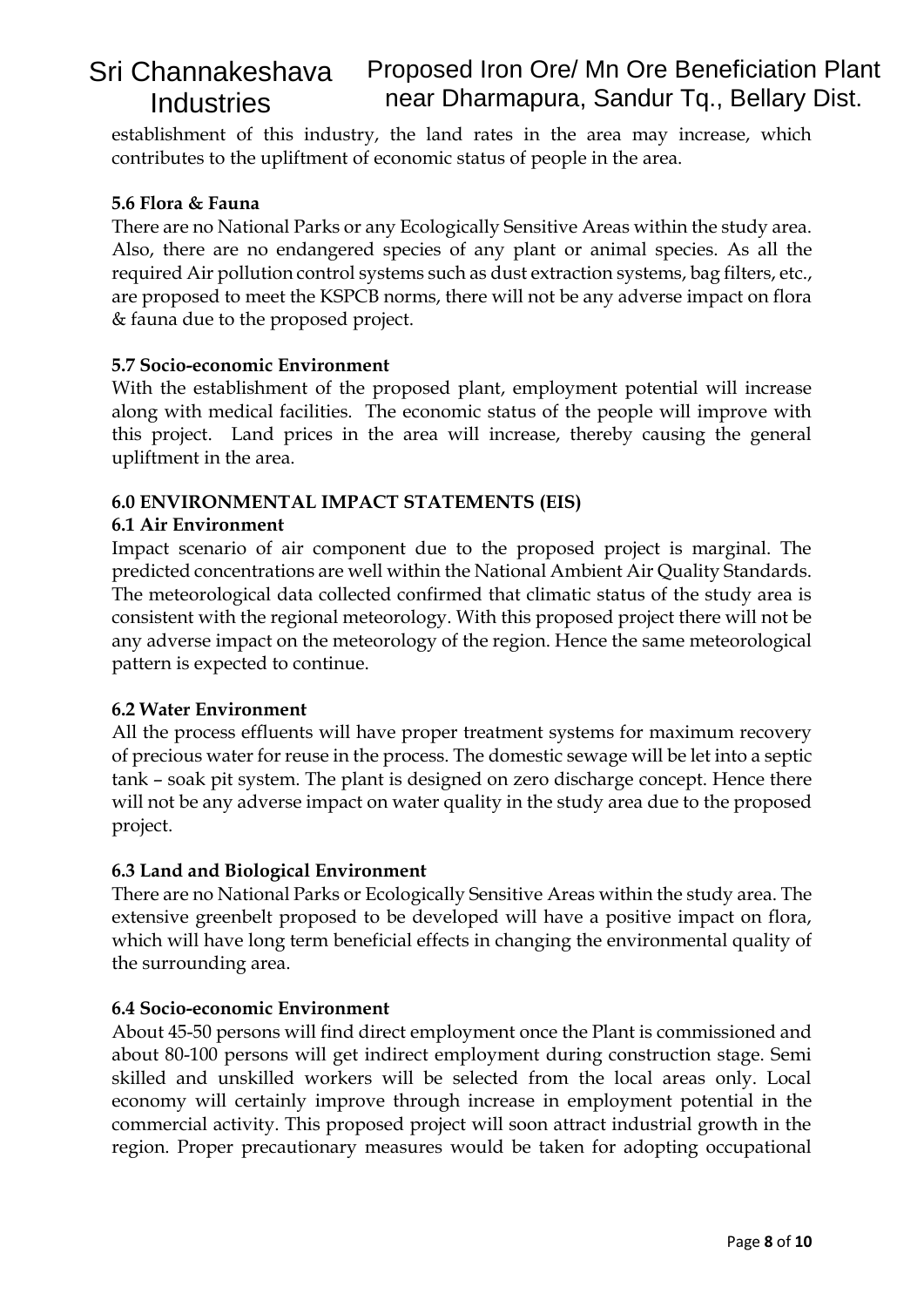safety and health standards and the life style of the local people will certainly improve with this proposed project.

## **7.0 ENVIRONMENTAL MANAGEMENT PLAN**

#### **7.1 During Construction Phase**

- 1. After construction, all the excavated materials will be suitably disposed with proper back filling and levelling of excavated areas.
- 2. Dust suppressant spraying will be undertaken to minimise the fugitive dust emission. Slopes shall be well stabilised before the onset of monsoon.
- 3. The workers at site during construction will be provided with proper drinking water and sanitation facilities.
- 4. All labourers to be engaged in the construction activity will be examined by medical personnel before employment. Medical facilities will be provided to the labourers during construction period.

## **7.2 During Operation Phase**

#### **7.2.1 Land Environment**

There is no discharge of any effluents from the plant premises. Extensive greenbelt will be developed in the proposed plant premises. Desirable beautification and landscaping practices will be followed.

#### **7.2.2 Water Environment**

The process effluents will be suitably treated to recover maximum water for reuse in the process. The domestic sewage (from toilets, canteen etc.) will be let into a septic tank – soak pit system. There will not be any discharge from the plant premises, into the environment.

#### **7.2.3 Air Environment**

All material transfer points, dust generating areas in the plant will be provided with dust extraction system consisting of Bag filters and dust suppression system. Air pollution control measures will be strictly implemented so that the ambient air quality will be well below the National Ambient Air Quality standards. Extensive greenbelt proposed to be developed in the proposed plant premises will help in further mitigating the air emissions.

#### **7.2.4 Noise Environment**

The major sources of noise in the proposed plant will be Crusher, Ball Mill, Screens etc. The equipment will be of reputed make which are designed to meet the latest National / International Standards on noise levels. The employees working near the noise generating sources will be provided with earplugs. Noise absorbing materials will be used in the construction of roofs, walls and floors. The extensive greenbelt development proposed within the plant premises will help in attenuating the noise levels further. Training would be imparted to plant personnel to generate awareness about the health effects of noise.